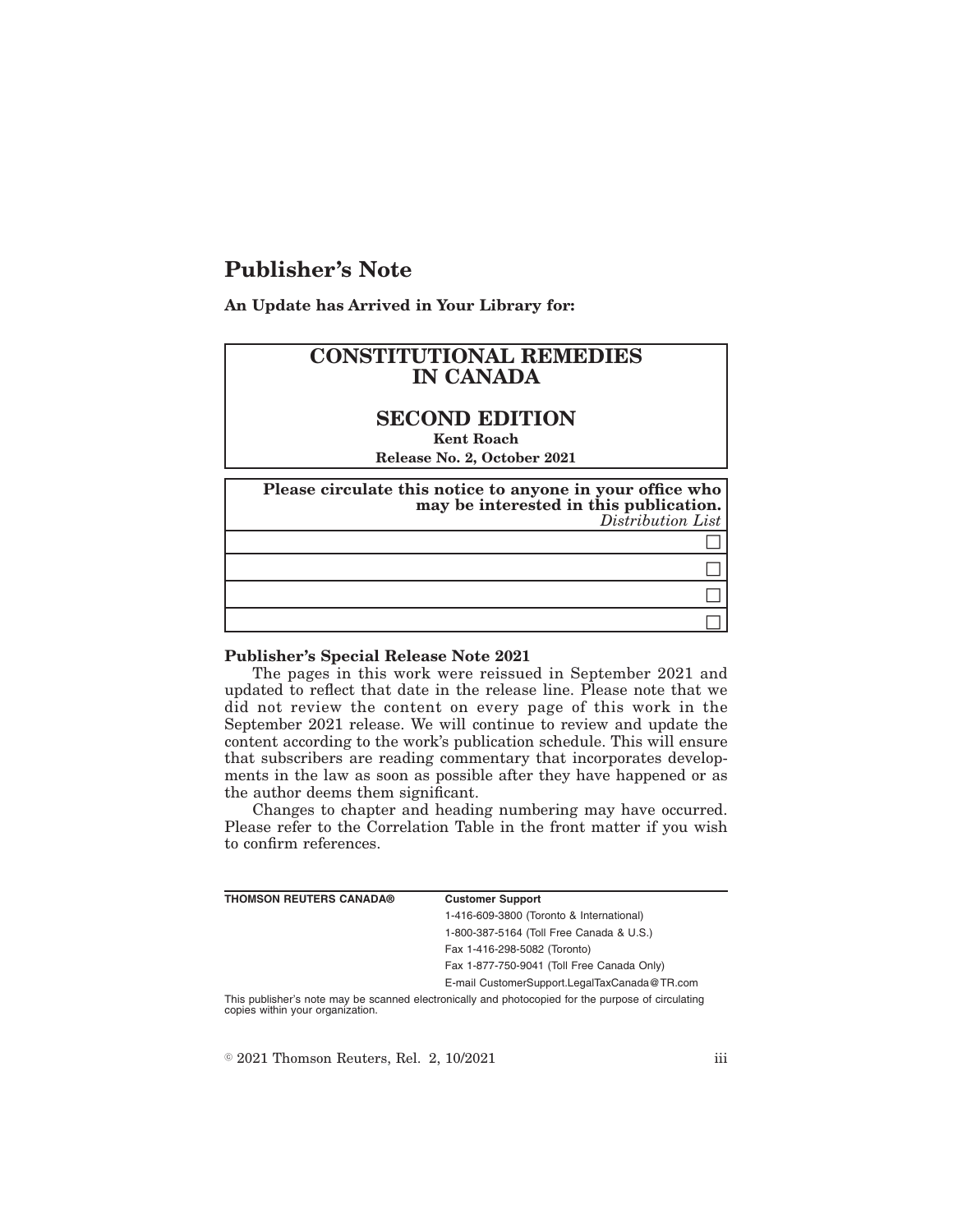This has been an especially active year with respect to constitutional remedies with the highlight being the Supreme Court's revised approach to suspended declarations of invalidity in *Ontario (Attorney General) v. G*., 2020 SCC 38, 2020 CarswellOnt 17020, 2020 CarswellOnt 17021 (S.C.C.). The majority of the court in that case also articulated a principled approach to the exercise of remedial which avoids strong discretion or the use of inflexible rules or categories.

The Supreme Court in *Fraser v. Canada (Attorney General)*, 2020 SCC 28, 2020 CarswellNat 4333 (S.C.C.) demonstrated the utility of making more specific declarations that directed the government's attention to providing retroactive relief. In two climate change cases, the courts continued to demonstrate their reluctance to consider supervisory remedies, at least outside the s. 23 context.

The court's decision in Ontario (Attorney General) v. G., 2020 SCC 38, 2020 CarswellOnt 17020 (S.C.C.) articulates general principles to guide the decision whether the government can justify the use of a suspended declaration of invalidity. It also affirmed the availability of exemptions for suspended declarations of invalidity. The court's subsequent decision in *Reference re Code of Civil Procedure (Que.)*, *art. 35*, 2021 SCC 27, 2021 CarswellQue 7638 (S.C.C.) at paras. 156- 157 demonstrates that it will continue to use suspended declarations of invalidity to protect important social interests and allow the legislature to select among different ways to comply with the constitution.

The Federal Court has remained reluctant to use mandatory orders in s. 35 cases. BC courts have, however, experimented with both split trials and the use of what I characterize as a declaration plus in several important s. 35 cases.

I thank you for your support of this service and welcome recommendations for improvement.

KR August 2021

### **ProView Developments**

Your ProView edition of this product now has a new, modified layout:

- The opening page is now the title page of the book as you would see in the print work
- As with the print product, the front matter is in a different order than previously displayed